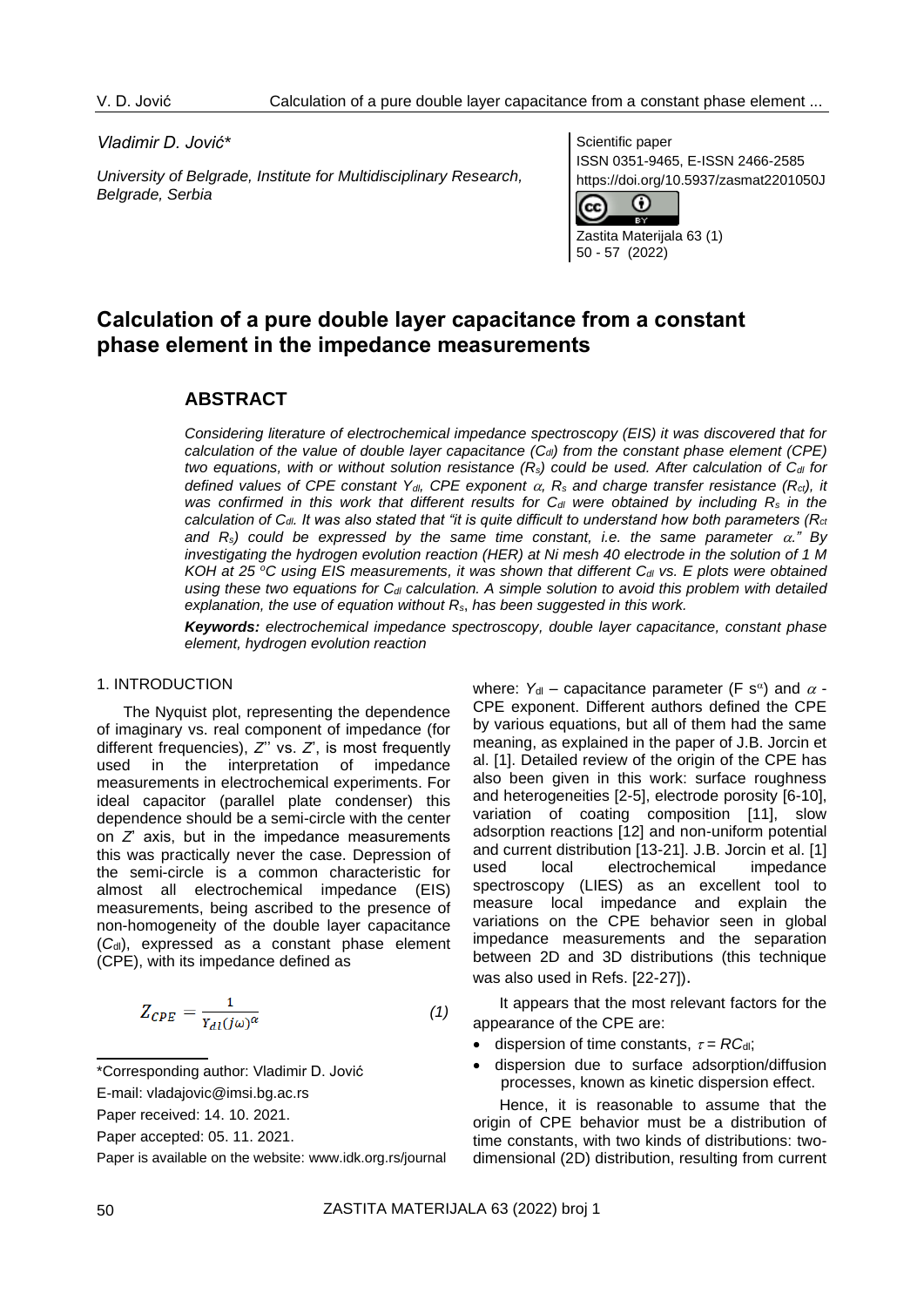and/or potential distributions along the electrode surface or from slow kinetics for adsorption of charged species; three-dimensional (3D) distribution as a result of the dimension normal to the electrode surface (surface roughness, electrode porosity and varying coating composition). Accordingly, the overall electrode impedance results from an integration of local impedances along the electrode surface, being presented by the parallel combination of local impedances  $Z(\omega)$ expressed by the ladder network [1].

Depression of the semi-circle in alternating current measurements, characteristic for the CPE behavior, was discovered as early as in 1930-is in the presentation of imaginary vs. real component of dielectric constants in the so-called Cole-Cole plots [28]. Considerable number of  $\varepsilon$ " vs.  $\varepsilon$ ' plots for liquid and solid dielectrics were characterized by the depression of the semi-circle, being ascribed to

dispersion and absorption in dielectrics [28]. K.S. Cole and R.H. Cole defined empirical formula for this phenomenon as [28]

$$
\varepsilon^* - \varepsilon_{\infty} = \frac{\varepsilon_0 - \varepsilon_{\infty}}{1 + (j\omega\tau_0)^{1-\alpha}} \tag{2}
$$

where:  $\vec{\varepsilon}$  - complex dielectric constant;  $\varepsilon_0$  – "static" dielectric constant;  $\varepsilon_{\infty}$  – "infinite frequency" dielectric constant;  $\omega = 2\pi f$  (*f* is frequency) and  $\tau_0$  – generalized relaxation time. The equivalent circuits corresponding to classical theory of polar liquids defined by Debye [29] was expressed by the circuit (a), while the depression of the semi-circle was ascribed to the equivalent circuit (b) [28], as shown in Fig. 1.



*Figure 1. (a) Equivalent circuit for classical theory of polar liquids [3], (b) equivalent circuit for depressed semi-circle*

# *Slika 1. (a) Ekvivalentno kolo za klasičnu teoriju polarnih tečnosti [3], (b) Ekvivalentno kolo za oboreni polukrug*

Following Cole-Cole relation and using ladder network [1] Brug et al. [30] proposed a simple formula for determining the double layer capacitance from a CPE considering serial connection of *R*s and CPE (so called "blocking electrodes"), assuming simple distribution of time constants  $\tau_0 = R_\text{s}C_{\text{dl}}$ . According to their work  $C_{\text{dl}}$  for the blocking electrodes could be estimated as:

$$
C_{dl} = (Q^{-1}R_s^{\alpha})^{1/1-\alpha} \tag{3}
$$

where Q is a constant with dimensions  $\Omega$  cm<sup>2</sup> s<sup>(1- $\alpha$ )</sup> representative for the CPE, while  $\alpha$  is dimensionless parameter related to the angle of rotation of the Nyquist plot, varying between 1 and 0 ( $\alpha$  = 1, ideal double layer capacitance). In this simple equation it appears that the *R*<sup>s</sup> is dependent on  $\alpha$ . On the other side, as Brug et al. [30] stated in their work, "as Cole and Cole have pointed out [28], the special property of this process should be the frequency independence of the ratio of maximum energy stored to the energy dissipated per cycle. In this concept there would be no reason for the solution resistance to influence the CPE and consequently the parameter *Q* is a property of the electrical double-layer only, i.e.  $Q^{-1} \neq f(R_s)$ , contrary to the case of the distribution model". Neglecting this statement Brug et al. [30] simply added charge transfer resistance (R<sub>ct</sub>) in parallel with the CPE and used the same ladder network as in Ref. [1] to solve the equations for  $Z'$  and  $Z$ , as well as for  $Y'$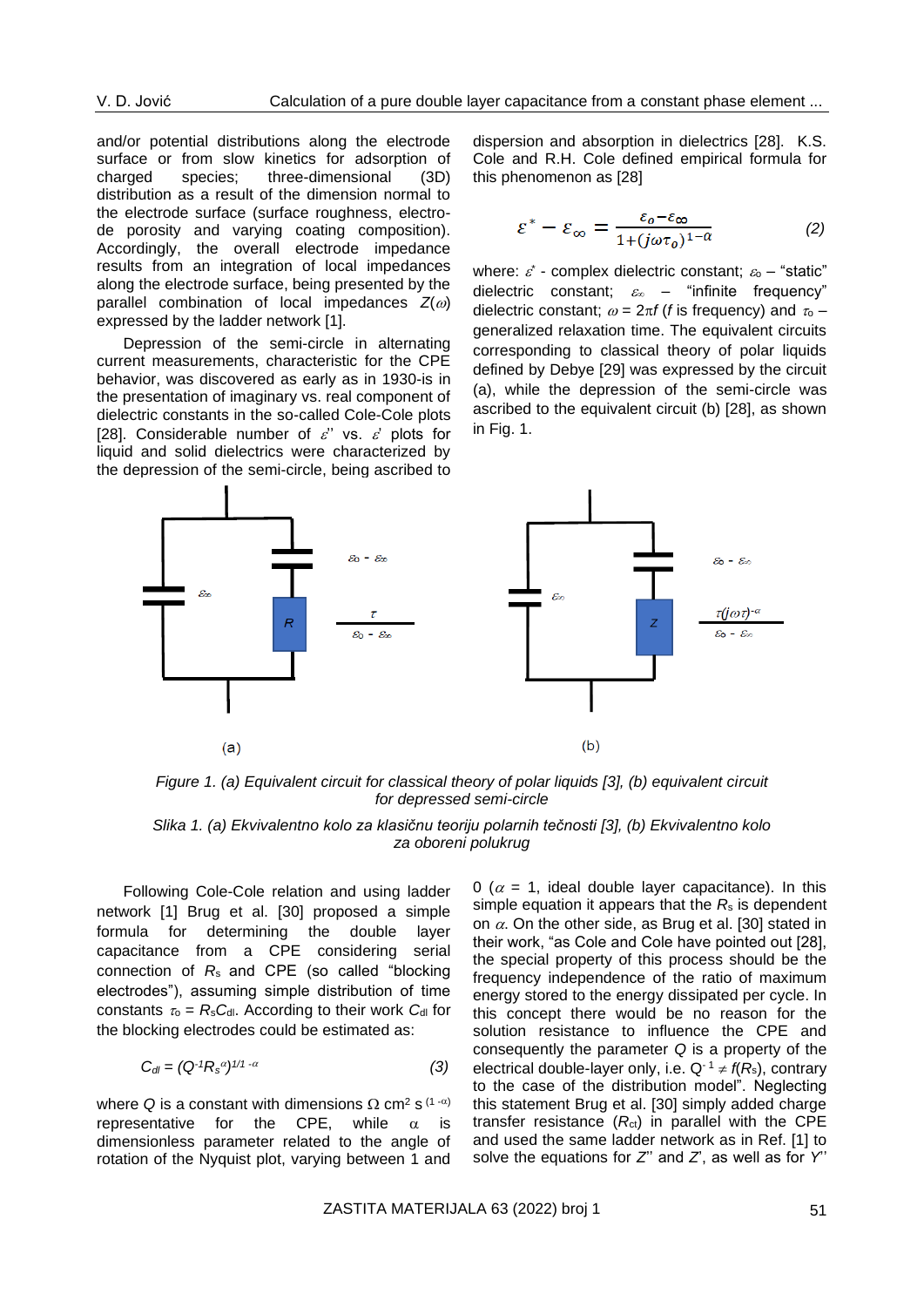and *Y*'. The result of such approach was the relation

$$
C_{dl} = Q^{-1/1 - \alpha} (R_s^{-1} + R_{ct}^{-1})^{\alpha/1 - \alpha}
$$
 (4)

Using definition of the impedance of CPE defined by equation (1) and considering equivalent circuit consisting of parallel connection between *R* and CPE, Hsu et al. [31] obtained following relations for C<sub>dl</sub>

$$
C_{dl} = Y_{dl}(\omega''_{max})^{\alpha - 1} = [Y_{dl} R^{(1 - \alpha)}]^{1/\alpha}
$$
 (5)

where  $(\omega^r)$  represents the frequency of the maximum on the  $-Z'$ ' vs. log  $\omega$  dependence.

In the literature of EIS measurements of different electrochemical reactions, particularly HER and OER, two equations for calculation of C<sub>dl</sub> were used (depending on the authors):

$$
C_{dl} = [Y_{dl} R_{ct}^{(1-\alpha)}]^{1/\alpha} \qquad \text{Ref. [31]} \tag{6}
$$

and mostly

$$
C_{dl} = [Y_{dl}(R_s^{-1} + R_{ct}^{-1})^{(\alpha-1)}]^{1/\alpha} \text{ Ref. [30]} \tag{7}
$$

As can be seen *R*<sup>s</sup> is not involved in Eqn. (6), while it is in the Eqn. (7). The question arises which one of these two equations is correct?

# *1.1. Calculation of Cdl using equations (6) and (7)*

In many cases of the investigation of HER electrolyte was 1 M KOH (or NaOH) with the *R*<sup>s</sup> being lower or equal to 1  $\Omega$ , while the *R*<sub>ct</sub> varied from 0.5 -50  $\Omega$  (depending on the potential applied and electrode material). The Y<sub>dl</sub> varied from 10 to 100 mF s<sup> $\alpha$ </sup>, while  $\alpha$  varied from 0.8 to 0.98. If we assume that  $Y_{\text{dl}} = 10 \text{ mF s}^{\alpha}$ ,  $\alpha = 0.8$  and 0.9 and  $R_{\text{cl}}$ varies between 0.5  $\Omega$  and 50  $\Omega$ , it is easy to calculate the values of C<sub>dl</sub> using both equations. In Fig. 2 are presented results of such analysis for  $\alpha =$ 0.8 (a) and  $\alpha$  = 0.9 (b). As can be seen completely different dependences were obtained. If equation (6) is used the value of C<sub>dl</sub> decreases (sharply at the small  $R_{ct}$  values) with increasing  $R_{ct}$ , while in the presence of  $R_s$  (equation (7)) the value of  $C_{\rm dl}$ increases with the increase of R<sub>ct</sub>.



*Figure* 2. The values of C<sub>dl</sub> calculated using equation (6) – squares and equation (7) - circles, *triangles, diamonds, stars*

*Slika 2. Vrednosti Cdl sračunate pomoću jednačine (6) – kvadrati i jednačine (7) – krugovi, trouglovi, karo, zvezde*

Considering the similarity between Cole-Cole and Nyquist plots it is important to note that in the case of Cole-Cole plot both parameters,  $\varepsilon_0$  ("static" dielectric constant) and  $\varepsilon_{\infty}$  ("infinite frequency" dielectric constant), intercepts on the  $\varepsilon$ ' axis, have the same physical meaning. In the case of Nyquist plot in EIS measurements *R*<sup>s</sup> is solution resistance, representing just a simple resistance, while R<sub>ct</sub> is charge transfer resistance related to the electrochemical process which cannot be represented as a simple resistance, since it is kinetic parameter and is connected with the exchange current density of the electrochemical reaction. Also, *R*<sup>s</sup> is independent of potential applied, while *R*ct is not. Hence, it is quite difficult to understand how both parameters could be expressed by the same time constant, i.e. the same parameter  $\alpha$  in equation (7). On the other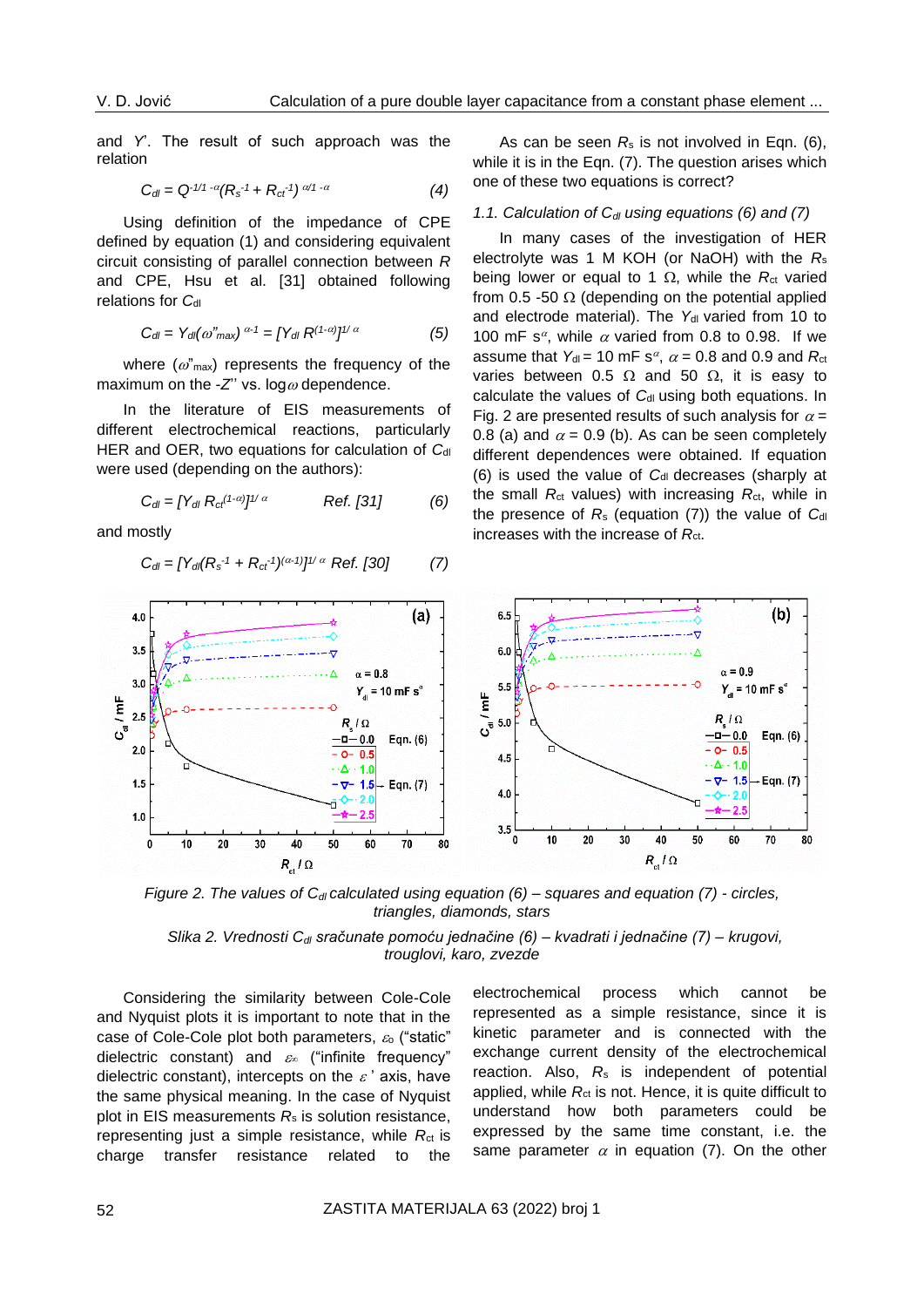hand, the  $R_s$  is not considered in the equation  $(6)$ and its dependence on  $\alpha$  does not exist. So, after fitting EIS results one can neglect the value of *R*<sup>s</sup> and use only  $Y_{\text{dl}}$ ,  $R_{\text{ct}}$  (or  $\omega^{\text{v}}$ <sub>max</sub>) and  $\alpha$  to calculate *C*dl from a CPE (as is the case in the Echem Analyst software of EIS 300, Gamry Instruments Inc.).

In this work the HER in 1 M KOH (25  $\degree$ C) has been investigated at the Ni mesh 40 electrode and corresponding C<sub>dl</sub> vs. *E* dependences (obtained by using both equations, (6) and (7)) were analyzed in order to find out is there any difference between them in experimentally recorded EIS results.

## 2. EXPERIMENTAL

All solutions were made from p.a. chemicals (Sigma-Aldrich) in extra pure (18.2  $M<sub>\Omega</sub>$ ) UV water (Smart2, Pure UV, TKA). Ni mesh 40 substrate was first soaked in acetone for 15 min. with ultrasonication. Next step was cleaning in 1.0M HCl solution in an ultrasound bath for 10 min. in order to remove the surface oxide layer. Finally, deionized water was used for 5 min. to ensure the surface was well cleaned. All experiments were performed at 25°C. Ni mesh 40 treated in such a way was used for the investigation of the HER.

## *2.1. Procedure of recording polarization curves for the HER*

The polarization characteristics of the HER at Ni mesh 40 were tested in 1 M KOH solution at the temperature of 25 °C. Three-compartment cell, specially designed for such samples was used: working electrode was placed in a central compartment together with the Luggin capillary; two Pt mesh counter electrodes of larger surface areas were placed in the separate compartments each (parallel to the working electrode foam), so that the oxygen evolved at the counter electrode could not enter the working electrode compartment. SCE was placed in a side compartment connected to the central one through a bridge and a Luggin capillary, and was kept at the room temperature.

Ni mesh 40 was first submitted to the HER at a constant current density  $j = -300$  mA cm<sup>-2</sup> for 600 s, followed by EIS at -1.1 V vs. SCE in order to determine the solution resistance. A constant potential for the beginning of the HER polarization measurements (LSV at 1 mV  $s^{-1}$ ) was obtained by correction of the starting potential for the IR drop and its value was adjusted to produce cathodic

current density higher than -300 mA cm-2 , while recording of the polarization curve (using current interrupt technique) was performed after 30 s at the constant potential. After such pre-electrolysis polarization curve was recorded to the potential value of -1.25 V vs. SCE and back.

## *2.2. Recording EIS results for the HER*

EIS measurements were performed in the same cell with the same potentiostat (Interface 1010E, Gamry Instruments Inc.), using software EIS 300: amplitude 5 mV RMS, 20 points per decade, starting at 20 kHz and finishing at 0.01 Hz. Four potentials in the current density range from 5 mA cm<sup>-2</sup> to 30 mA cm<sup>-2</sup> were chosen for the EIS measurements starting at -1.30 V vs. SCE and finishing at -1.42 V vs. SCE. Before recording EIS results Ni mesh 40 was hold at the potential of the EIS measurements for 30 s to establish stable current density response. Fitting of the experimental results was carried out by Echem Analyst software – EIS 300 (Gamry Instruments Inc.).

## 3. RESULTS AND DISCUSSION

The mechanism of the HER is described by three steps: Electrochemical adsorption of the intermediate Hads (Volmer reaction) as the first step;

$$
M + H_2O + e^- \rightarrow M - H_{ads} + OH \tag{8}
$$

which is followed either by the electrochemical desorption (Heyrovsky reaction);

$$
M-H_{ads} + H_2O + e^- \rightarrow M + H_2 + OH \quad (9)
$$

or chemical desorption/recombination of Hads (Tafel reaction).

$$
M-H_{ads} + M-H_{ads} \rightarrow 2M + H_2 \tag{10}
$$

The Tafel slope, obtained by the analysis of the polarization curve, represents a diagnostic criterion for determination of the HER mechanisms on different electrode surfaces. Assuming that Langmuir adsorption isotherm applies, the Tafel slopes of -30, -40 and -120 mV dec<sup>-1</sup> are expected at low surface coverages by Hads when the Tafel, Heyrovsky and Volmer reactions (equations (8), (9) and (10)), respectively, are the rate-determining steps (RDSs) in the mechanism, while at the saturation coverage (higher overpotentials) the Tafel slope of  $-120$  mV dec $-1$  is normally observed for both Heyrovsky and Volmer reactions as the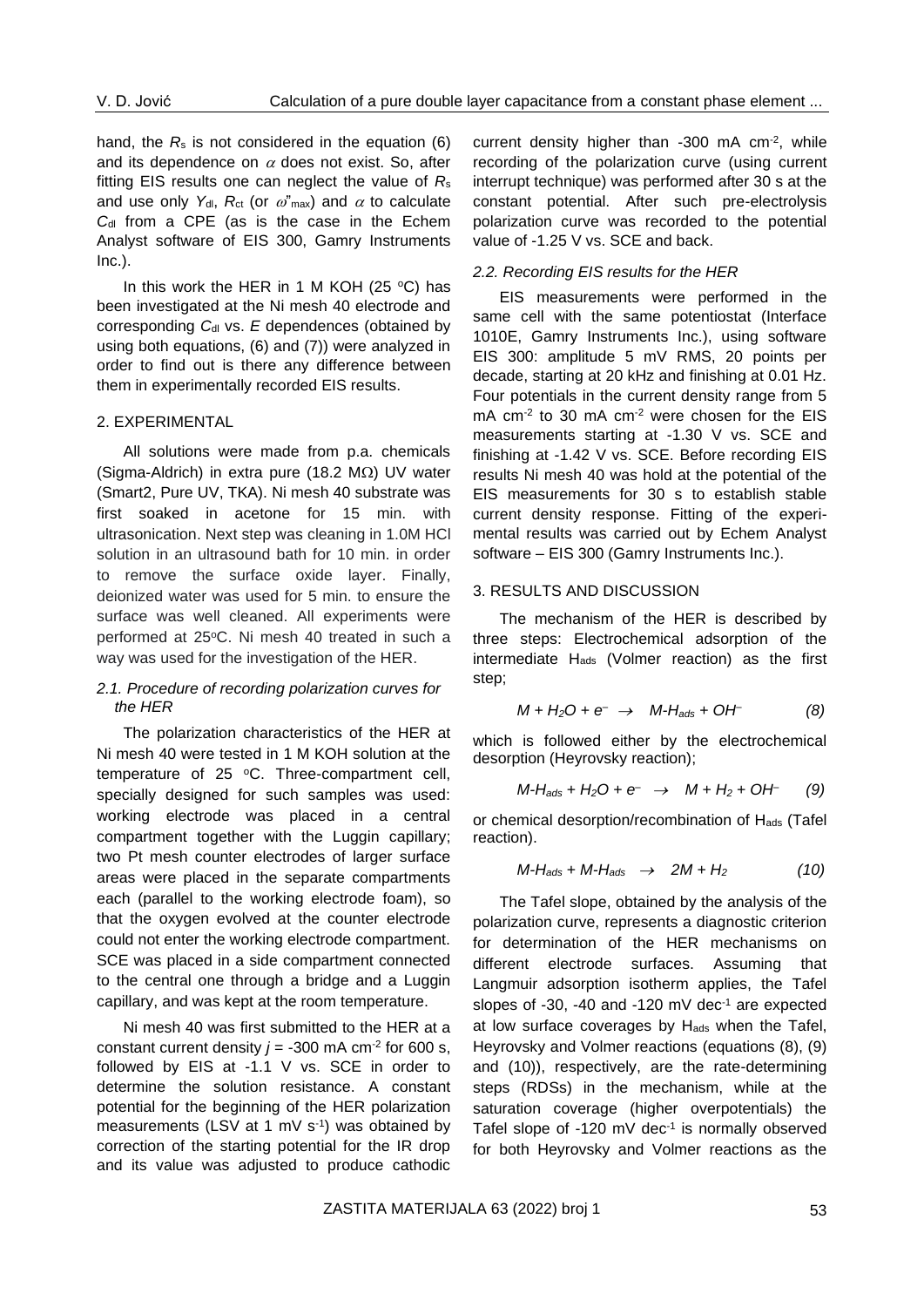RDS. The Tafel slope for the polarization curve presented in Fig. 3 amounts to -126 mV dec<sup>-1</sup>, indicating that both Heyrovsky and Volmer reactions could be the RDS [32].



*Figure 3. Polarization curve for the HER at Ni mesh 40 sample Slika 3. Polarizaciona kriva za reakciju izdvajanja vodonika na Ni mrežici*

Nyquist plots recorded at four potentials are shown in Fig. 4(a). As expected, at more negative potentials the semi-circle becomes smaller, indicating smaller value of R<sub>ct</sub>, i.e. higher current for the HER. Equivalent circuit for fitting experimental results is presented in Fig. 4(b), while corresponding fitting lines in Fig. 4(a) confirms perfect fitting results.



*Figure 4. (a) Nyquist plots recorded at four potentials (marked in the figure). Squares, circles and triangles represent experimental points, while corresponding lines are results of fitting procedure. (b) Equivalent circuit for fitting experimental results*

*Slika 4. (a) Nyquist-ovi dijagrami snimljeni na četiri potencijala (označeno na slici). Kvadrati, krugovi i trouglovi predstavljaju eksperimentalno izmerene tačke, dok su odgovarajuće linije rezultat fitovanja.* (b) Ekvivalentno kolo za fitovanje

The values of  $Y_{dl}$ ,  $R_{ct}$ ,  $R_s$  and  $\alpha$  obtained by fitting procedure for all potentials were used to plot *C*dl vs. *E* and *E* vs. log (*R*ct-1 ) dependences, with *C*dl vs. *E* plots being calculated by both equations, (6) and (7). Corresponding results for *Cdl vs. E plots* are shown in Fig.5(a), while *E* vs. log (*R*ct-1 ) dependence is presented in Fig.5(b). In accordance with the calculation of C<sub>dl</sub> presented in

Fig. 2, C<sub>dl</sub> vs. *E* plots obtained by using equations (6) and (7) are different. Since the potential range for EIS measurements covers the current densities from about  $0.4$  mA cm<sup>-2</sup> to  $4.0$  mA cm<sup>-2</sup> one would expect practically constant value of C<sub>dl</sub> (there is no reason for C<sub>dl</sub> decrease due to large amount of hydrogen bubbles to block the electrode surface), as is the case for C<sub>dl</sub> vs. *E* plots obtained by using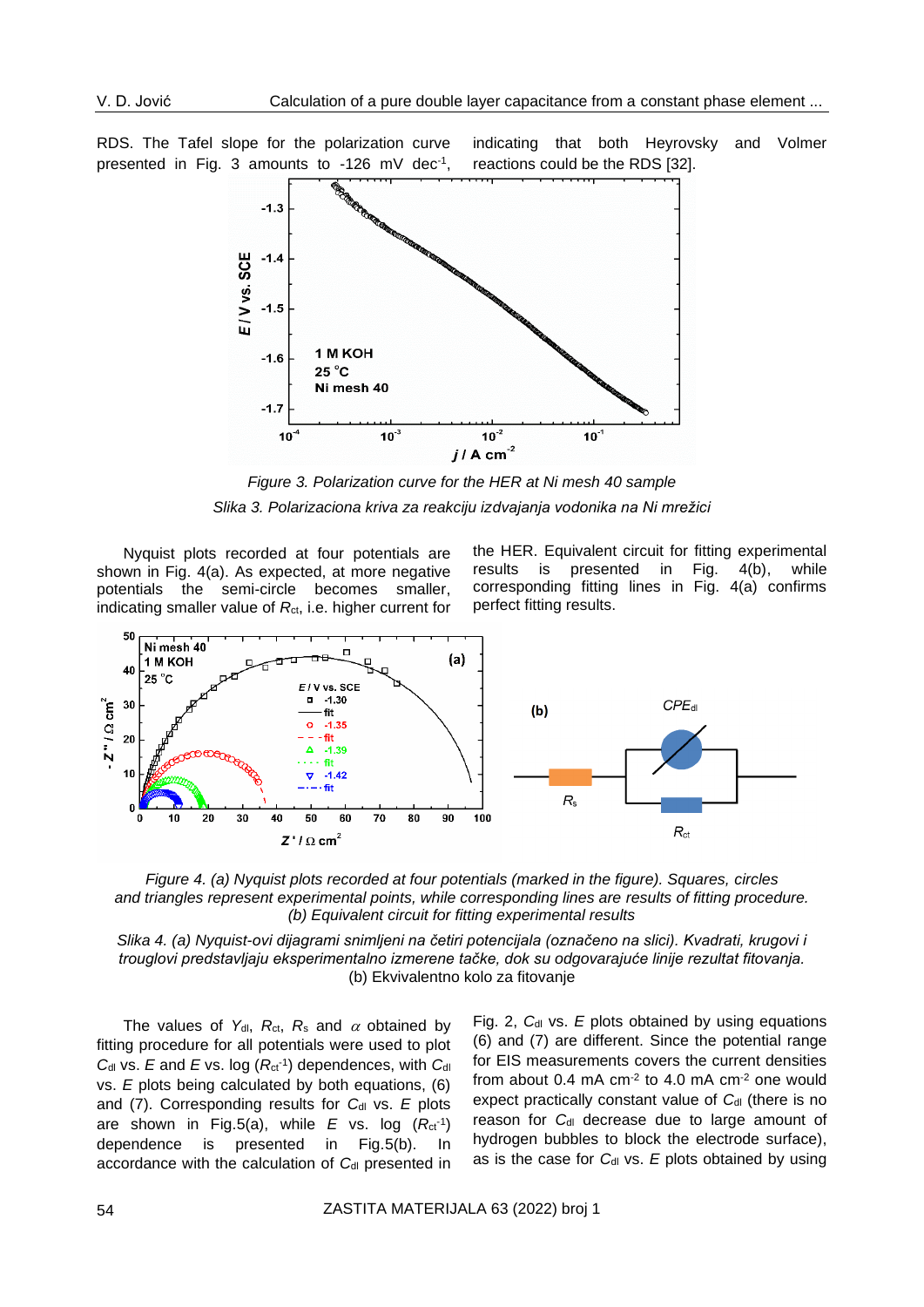equation (6). Hence, it is reasonable to assume that correct results were obtained by using equation (6). Considering Fig.5(b) linear

dependence  $E$  vs. log  $(R<sub>ct</sub><sup>-1</sup>)$  with the slope close to  $-120$  mV dec<sup>-1</sup> is in excellent agreement with the polarization curve presented in Fig. 3.



*Figure 5. (a) Cdl vs. E plots obtained by using equations (6) and (7). (b) E vs. log (Rct-1 ) dependence Slika 5. (a) Cdl vs. E zavisnosti dobijene korišćenjem jednačina (6) i (7). (b) E vs. log (Rct-1 ) zavisnost*

Hence, in the case of Nyquist plot analysis equation (6) should be used for the calculation of *C*<sub>d</sub>. If the authors wish to express their results in a form of admittance or differential capacity (representing  $Y''/\omega$  vs. *E* dependence) measurements, the value of *R*<sup>s</sup> must be subtracted from the total impedance *Z* (actually from the real component of impedance, *Z'*) since the *R*<sup>s</sup> is involved in the divisor of the equation for real and imaginary components of admittance. Subtraction of *R*<sup>s</sup> in the alternating current measurements has often been used [33-39], particularly in the "differential capacitance" measurements at a single frequency (10 Hz or 20 Hz) assuming homogeneous electrode surfaces (homogeneous charge distribution over the surface) and the double layer capacity being represented by a parallel plate condenser [40-44], where the *R*<sup>s</sup> was compensated by positive feedback of the operational amplifier built in the potentiostat.

#### 4. CONCLUSIONS

According to the literature data the value of C<sub>dl</sub> from the CPE could be calculated using two equations, with or without *R*s. Calculation of *C*dl presented in Fig. 2 confirmed that different results for  $C_{\text{dl}}$  would be obtained by including  $R_s$  in calculation of *C*dl. By investigating the HER at Ni mesh 40 electrode in the solution of 1 M KOH at 25 <sup>o</sup>C using EIS measurements it was shown that different C<sub>dl</sub> vs. E plots were obtained using equations (6) and (7) for C<sub>dl</sub> calculation, with the equation (6) being more appropriate for this system.

#### 5. REFERENCES

- [1] J.B.Jorcin, M.E.Orazem, N.Pebere, B.Tribollet (2006) CPE analysis by local electrochemical impedance spectroscopy, Electrochim. Acta, 51, 1473-1479.
- [2] A.Lasia, in: R.E.White, B.E.Conway, J.O'M.Bockris (Eds.), Modern Aspects of Electrochemistry, 32, Kluwer Academic/Plenum Publishers, New York, 1999, p. 143.
- [3] L.Nyikos, T.Pajkossy (1985) Fractal dimension and fractional power frequency- dependent impedance of blocking electrodes, Electrochim. Acta, 30 1533- 1540.
- [4] B.Sapoval (1995) Linear and non-linear behavior of fractal and irregular electrodes, Solid State Ionics 75, 269-273.
- [5] Z.Kerner, T.Pajkossy (1998) Impedance of rough capacitive electrodes: The role of surface disorder, J. Electroanal. Chem., 448, 139-142.
- [6] C.-H.Kim, S.-I.Pyun, J.H.Kim (2003) An investigation of the capacitance dispersion on the fractal carbon electrode with edge and basal orientations, Electrochim. Acta, 48, 3455-3463.
- [7] R. de Levie (1967) Electrochemical response of porous and rough electrodes, in: P. Delahay (Ed.), Advances in Electrochemistry and Electrochemical Engineering, vol. VI, Wiley, New York, p. 329-395.
- [8] A.Lasia (1995) Impedance of porous electrodes, J. Electroanal. Chem., 397, 27-33.
- [9] C.Hitz, A.Lasia (2001) Experimental study and modelling of impedance of the her on porous Ni electrodes, J. Electroanal. Chem., 500, 213-222.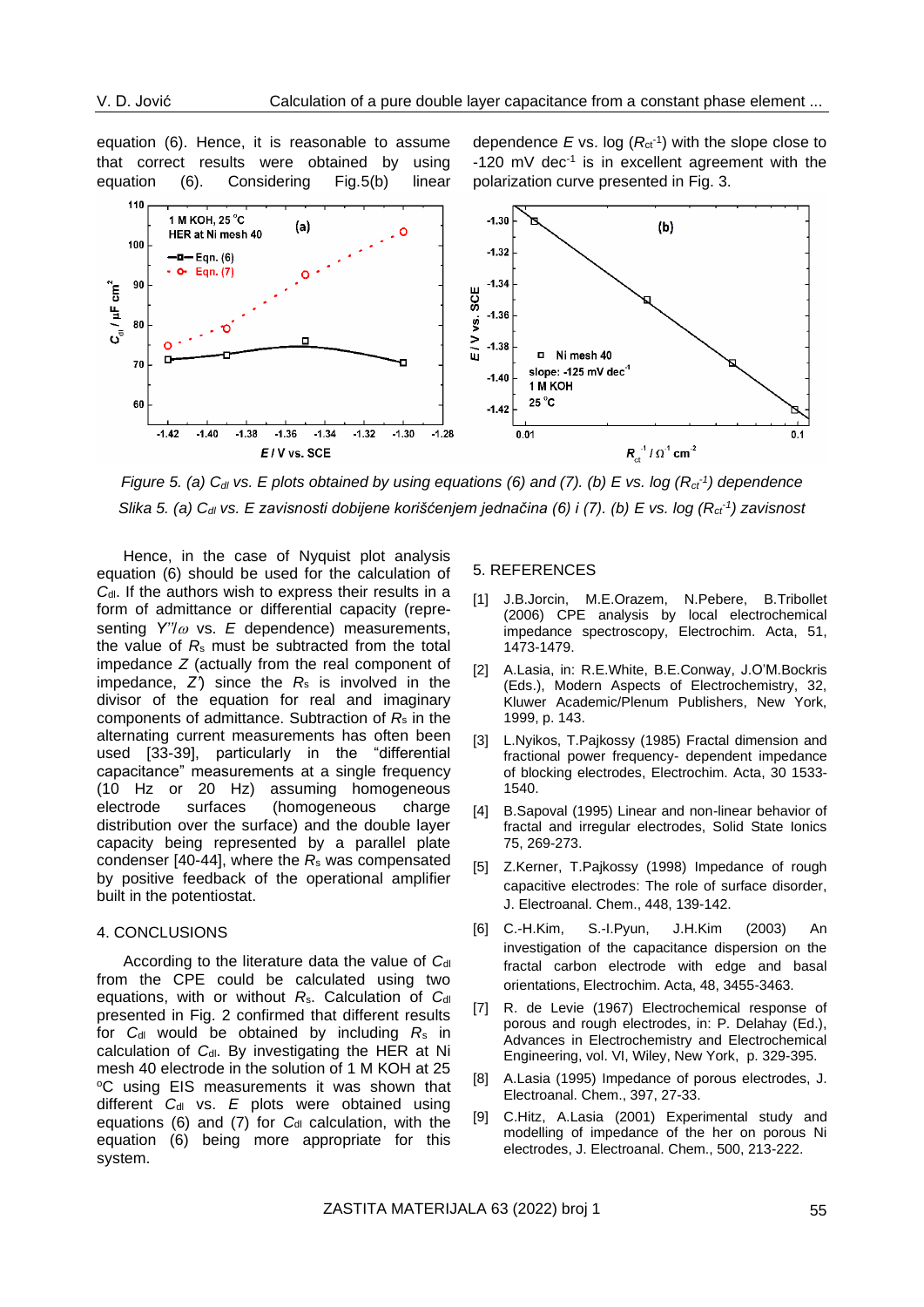- [10] H.-K.Song, H.-Y.Hwang, K.-H.Lee, L.H.Dao (2000) Effect of pore size distribution on the frequency dispersion of porous electrodes, Electrochim. Acta, 45, 2241-2257.
- [11] C.A.Schiller, W.Strunz (2001) The evaluation of experimental dielectric data of barrier coatings by means of different methods, Electrochim. Acta, 46, 3619-3625.
- [12] T.Pajkossy, T.Wandlowski, D.M.Kolb (1996) Impedance aspects of anion adsorption on gold single crystal electrodes, J. Electroanal. Chem., 414, 209-220.
- [13] J.S.Newman (1966) Current Distribution on a Rotating Disk below the Limiting Current, J. Electrochem. Soc., 113, 1235-1241.
- [14] J.S.Newman (1970) Frequency dispersion in capacity measurements at a disk electrode, J. Electrochem. Soc., 117, 198-203.
- [15] K.Nisancioglu, J.Newman (1974) The Short-Time Response of a Disk Electrode, J. Electrochem. Soc., 121, 523-527.
- [16] K.Nisancioglu (1987) The Error in Polarization Resistance and Capacitance Measurements Resulting from Nonuniform Ohmic Potential Drop to Flush-Mounted Probes, Corr., 43, 258-265.
- [17] K.Nisancioglu (1990) ASTM STP 1056, American Society for Testing and Materials, Philadelphia, PA, p. 61.
- [18] M.E.Orazem, P.Agarwal, L.H.Garcıa-Rubio (1994) Critical issues associated with interpretation of impedance spectra, J. Electroanal. Chem., 378, 51- 62.
- [19] P.W.Appel, J.Newman (1977) Radially Dependent Corrective Warburg Problem for a Rotating Disk, J. Electrochem. Soc., 124, 1864-1868.
- [20] M.Durbha, M.E.Orazem, B.Tribollet (1999) A Mathematical Model for the Radially Dependent Impedance of a Rotating Disk Electrode, J. Electrochem. Soc., 146, 2199-2208.
- [21] E.Bayet, F.Huet, M.Keddam, K.Ogle, H.Takenouti (1999) Local electrochemical impedance measurement: scanning vibrating electrode technique in ac mode, Electrochim. Acta, 44, 4117- 4127.
- [22] G.Baril, C.Blanc, M.Keddam, N.Pebere (2003) Local Electrochemical Impedance Spectroscopy Applied to the Corrosion Behavior of an AZ91 Magnesium Alloy, J. Electrochem. Soc., 150, B488-B493.
- [23] G.Baril, C.Blanc, N.Pebere (2001) AC Impedance Spectroscopy in Characterizing Time-Dependent Corrosion of AZ91 and AM50 Magnesium Alloys, J. Electrochem. Soc., 148, 489-496.
- [24] L.Garrigues, N.Pebere, F.Dabosi (1996) An investigation of the corrosion inhibition of pure aluminum in neutral and acidic chloride solutions, Electrochim. Acta, 41, 1209-1215.
- [25] H.S.Isaacs, M.W.Kendig (1980) Determination of Surface Inhomogeneities Using a Scanning Probe Impedance Technique, Corr., 36, 269-274.
- [26] M.E.Orazem, N.Pebere, B.Tribollet, in: D.A.Shifler, T.Tsuru, P.M.Natishan, and S.Ito (Eds.), Corrosion in Marine and Saltwater Environments, PV 2004–14 Electrochemical Society, Pennington, New Jersey (2005) p.13.
- [27] G.Gonzalo, N.Pebere, B.Tribollet, V.Vincent (2009) Local and global electrochemical impedances applied to the corrosion behavior of an AZ91 magnesium alloy, Corr. Sci., 51, 1789-1794.
- [28] K.S.Cole, R.H.Cole (1941) Dispersion and Absorption in Dielectrics. I. Alternating Current Characteristics, J. Chem. Phys., 9, 341-351.
- [29] K.E.Slevogt (1939) Dispersion und Absorption elektrischer Wellen in Alkoholen und waßrigen Lösungen, Ann. d. Physik, 36, 141-165.
- [30] G.J.Brug, A.L.G.Van Den Eedem, M.Sluyters-Rechbach, J.H.Sluyters (1984) The analysis of electrode impedances complicated by the presence of a constant phase element, J. Electroanal. Chem., 176, 275-295.
- [31] C.H.Hsu, F.Mansfeld (2001) Technical Note: Concerning the Conversion of the Constant Phase Element Parameter  $Y_0$  into a Capacitance, Corr. 57, 747-748.
- [32] B.E.Conway, B.V.Tilak, in: D.D.Eley, H.Pines, P.B. Weisz (Eds.), Advances in Catalysis, vol. 38, Academic Press, Inc., San Diego, California, 1992, Ch. 1.
- [33] Z.Kerner, T.Pajkossy (2002) Measurement of adsorption rates of anions on Au(111) electrodes by impedance spectroscopy, Electrochim. Acta 47, 2055-2063.
- [34] T.Pajkossy, D.M.Kolb (2007) Doble layer capacitance of the platinum group metals in the double layer region, Electrochem. Comm., 9, 1171- 1174.
- [35] V.D.Jović, B.M.Jović, R.Parsons (1990) Acetate adsorption on the (111) oriented silver single crystal surface, J. Electroanal. Chem., 290, 257-262.
- [36] V.D.Jović, R.Parsons, B.M.Jović (1992) Anion adsorption on the (111) face of silver, J. Electroanal. Chem., 339, 327-337.
- [37] V.D.Jović, B.M.Jović (2003) EIS and differential capacitance measurements onto single crystal faces in different solutions. Part I: Ag(111) in 0.01MNaCl, J. Electroanal. Chem., 541, 1-11.